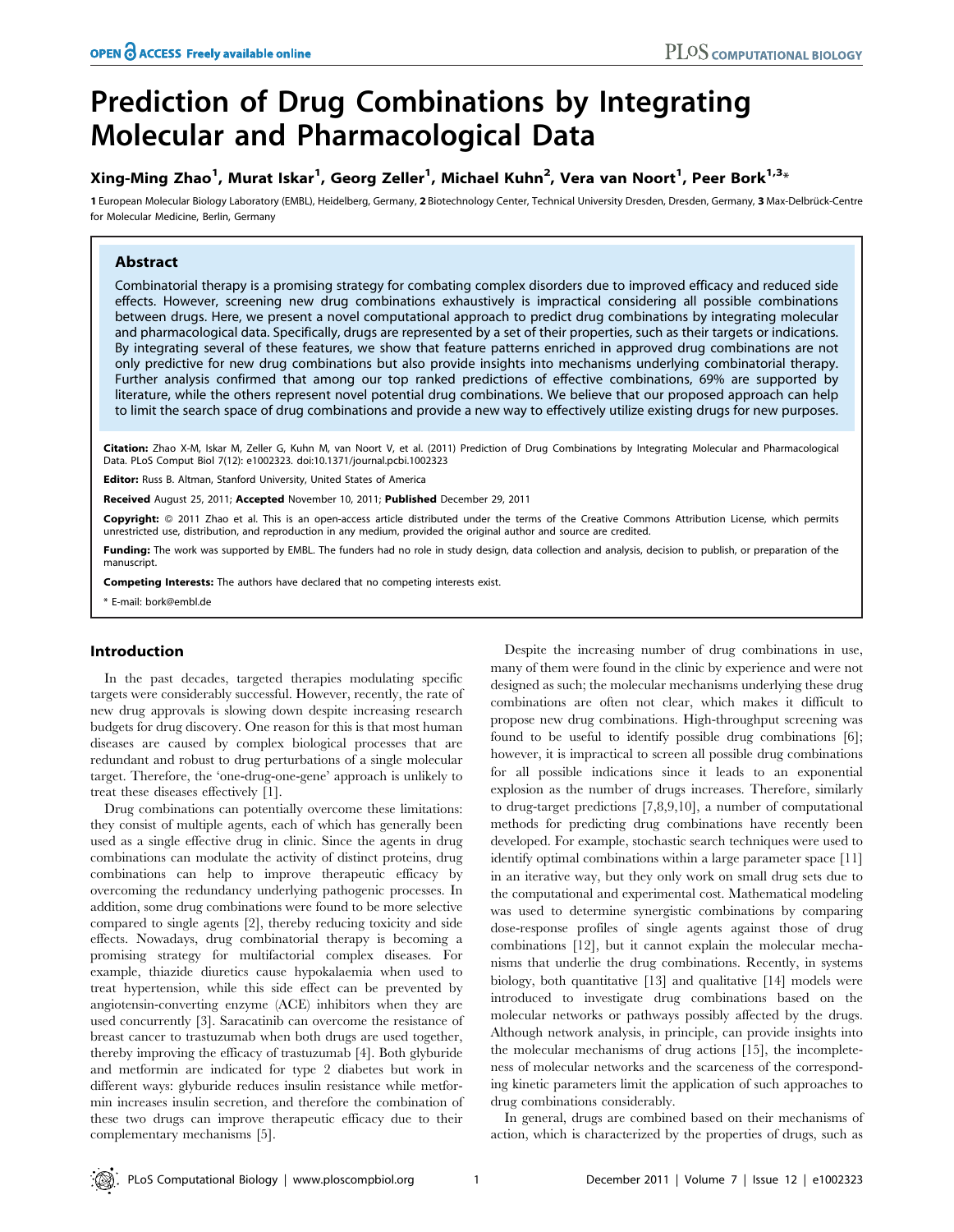## Author Summary

The combination of distinct drugs in combinatorial therapy can help to improve therapeutic efficacy by overcoming the redundancy and robustness of pathogenic processes, or by lowering the risk of side effects. However, identification of effective drug combinations is cumbersome, considering the possible search space with respect to the large number of drugs that could potentially be combined. In this work, we explore various molecular and pharmacological features of drugs, and show that by utilizing combinations of such features it is possible to predict new drug combinations. Benchmarking the approach using approved drug combinations demonstrates that these feature combinations are indeed predictive and can propose promising new drug combinations. In addition, the enriched feature patterns provide insights into the mechanisms underlying drug combinations. For example, they suggest that if two drugs share targets or therapeutic effects, they can be independently combined with a third common drug. The ability to efficiently predict drug combinations should facilitate the development of more efficient drug therapies for a broader range of indications including hard-to-treat complex diseases.

their targets and pharmacology [16,17]. Taking this into account, we present here a novel concept for the prediction of drug combinations that integrates both molecular and pharmacological features associated with drugs. We treated drug combinations as combinations of their corresponding features, including their target proteins, therapeutic effects, and indication areas. Analysis on the drug combinations approved by the US Food and Drug Administration (FDA) demonstrates that there are some feature patterns enriched in known combinatorial therapies that are both predictive of new drug combinations and provide insights into the mechanisms underlying combinatorial therapy. We consequently predict new drug combinations based on feature patterns enriched in approved drug combinations. Subsequent targeted literature survey revealed that  $69\%$  of our predictions were previously reported as effective combinations although they are not approved yet, corroborating the predictive power of our proposed method. In addition, we identify several novel potential drug combinations. For example, we predict a novel combination of promethazine and ibuprofen that could be used as decongestant. Although experimental validation of each individual prediction needs to be provided in the future, we believe that our proposed approach can guide the selection of drug combinations to be tested experimentally.

## Results/Discussion

## Drug features of approved drug combinations

In order to predict potential drug combinations, we first identified properties of approved pairwise drug combinations. A total of 184 pairwise drug combinations (involving 238 drugs) were approved by the FDA until November 2010 (see Table S1). We collected the molecular and pharmacological information associated with these drugs, including their target proteins and corresponding downstream pathways, medical indication areas, therapeutic effects as represented in the Anatomical Therapeutic Chemical (ATC) Classification System, and side effects. Here, each such property of a drug is called a feature, and a feature pair means two feature variables respectively associated with two different drugs. Therefore, a drug pair can be represented as a

vector composed of feature pairs. For example, in case of the feature 'target protein', drug 1 binds two proteins {p1, p2}, drug 2 binds three proteins {p3, p4, p5}, the combination of drug 1 and drug 2 can be represented as following feature pairs: {(p1, p3), (p1, p4), (p1, p5), (p2, p3), (p2, p4), (p2, p5)}, and similarly for other features. The numbers of drug combinations with available features are shown in Figure 1 (drug combinations with pathway annotations are not shown because they are a subset of those with target annotations).

## Target protein pairs are repeatedly used in drug combinations

Focusing on the 'target protein' feature, we investigated the drug combinations approved each year between 1984 and 2010 and observed that protein pairs targeted by newly approved combinations have often already been the targets of previous drug combinations. In total, 117 drug pairs approved as effective combinations until November 2010 have specific targets, when metabolizing enzymes and unspecific protein binders are excluded [16]. With the 16 drug combinations approved until 1983 as baseline, we found that as many as 76% (77/101) of drug combinations approved during 1984 and 2010 are directed against 6039 unique protein pairs (418 proteins) that had been targeted previously by other combinations (Figure 2 (a)). According to annotations from Gene Ontology [18], we investigated the molecular functions of these 418 repeatedly used proteins (Figure 2 (b)), and found that these target proteins cover a broad range of functions, which implies that drug combinations are not biased towards specific classes of protein targets. The above observations indicate that there are some target protein patterns enriched in previously approved drug combinations, which can be used to predict new drug combinations.

## Benchmarking enriched molecular and pharmacological feature patterns to predict drug combinations

Encouraged by the enrichment of certain protein patterns in approved drug combinations, we investigated the possibility to use the five drug features described above for predicting drug combinations. For this, each feature pair was assigned a score by comparing its frequency in effective drug combinations with that in the background (see Materials and Methods, Eq. 1), which consists of all possible pairs of drugs involved in effective combinations. The detailed scores for each feature pair can be found in Tables S2, S3, S4.

To evaluate the predictive ability of these features, we performed 5-fold cross-validation on the 184 drug combinations extracted from FDA orange book [19] (see Materials and Methods). Figure 3 shows the receiver operating characteristics (ROC) curves obtained for different features, where the 5-fold cross-validation was repeated 10 times and the average was used as the final result (detailed results can be found in Table S5). Note that the performance of our method may be underestimated here because there are no true negative samples that are verified as invalid combinations. Furthermore, Figure 3 shows that all the features perform better than a random predictor, which implies that these properties can indeed help to predict new drug combinations. Among the features, the pathway feature was only weakly predictive, maybe because the simple association between drugs and pathways through target proteins does not sufficiently reflect the physiological context in which drugs work. One possible explanation for the observed poor predictive ability of the sideeffect feature is that there are some common side effects associated with most drugs, thereby introducing much background noise.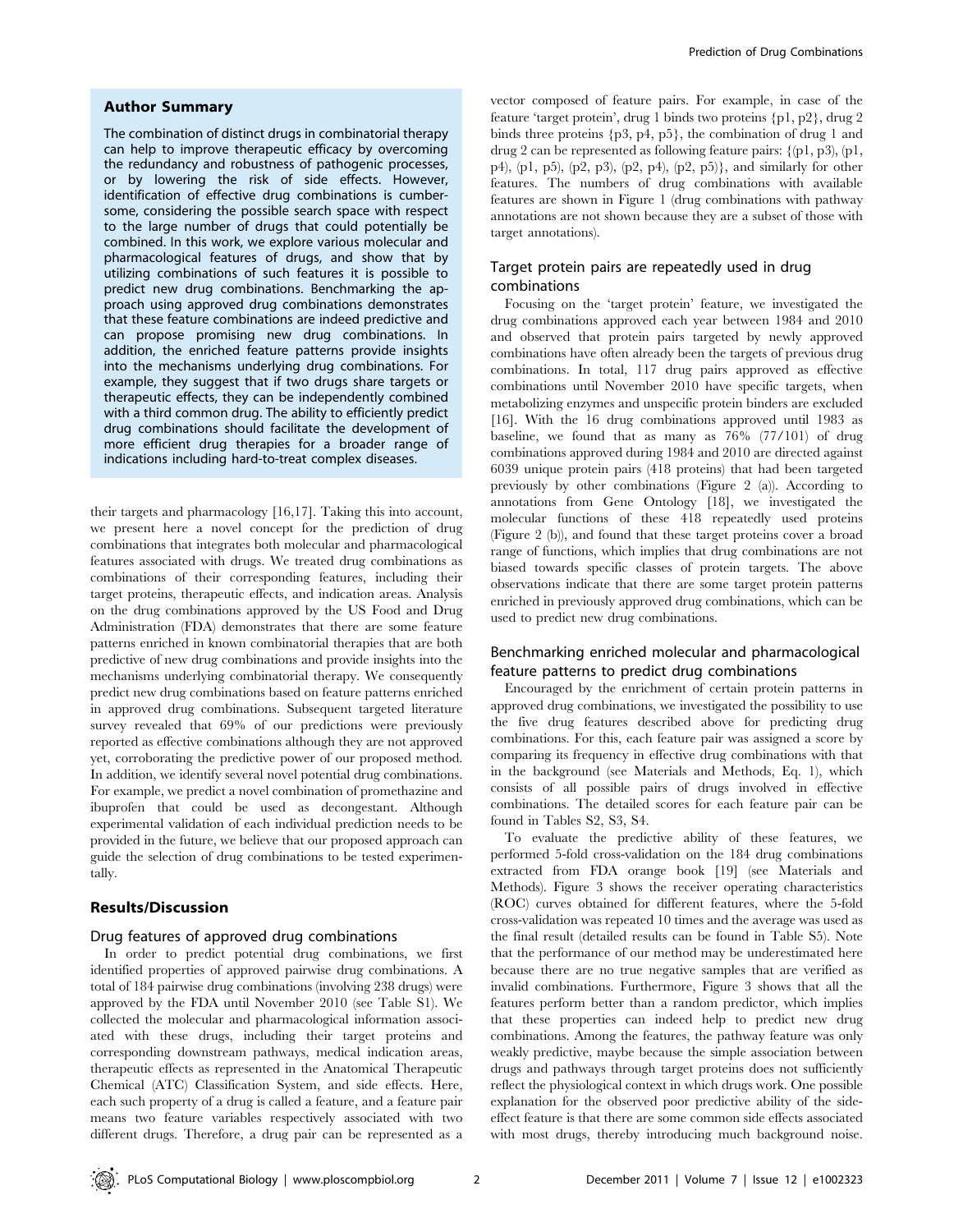

Figure 1. The Venn diagram of drug combinations, where the numbers indicate how many drug combinations can be covered by available features. doi:10.1371/journal.pcbi.1002323.g001

The performance of side effects may be improved if we consider only severe side effects associated with drugs. However, currently information on side-effect severity is unfortunately rarely available. The therapy information denoted by ATC code was found to be most predictive, probably due to the pharmacological information captured in the ATC code.

Given the incomplete coverage of drug combinations by different features (cf. Figure 1), we integrated the three most predictive features (i.e. therapy, target and indication area) for predicting new combinations hereinafter (see Materials and Methods, Eq. 3). A correlation analysis of feature similarities shows that some correlations between features exist (Figure S1). However, distinct data sources complement each other in the prediction of drug combinations since the coverage of each feature is incomplete and the overlap between different features is low as shown in Figure 1. By aggregating the three features where available, we aimed at improving the coverage of drug combinations compared with single features. For example, in 5 fold cross-validation, there are about 37 drug combinations in the validation set, among which 24 have ATC annotations while data integration by aggregating the three features can cover 34 drug combinations. In addition, the threshold above which data integration achieves the highest F1 score in cross-validation was used to make future predictions (see Materials and Methods for details). Hereinafter, we set the threshold to 0.4, corresponding to an F1 score of 0.17. If a new drug pair has an integration score



Figure 2. Historical distribution of drug combinations with respect to novel target combinations. (a) Distribution of pairwise drug combinations that target novel protein pairs or ones that are also targeted by previous combinations for the time between 1984 and 2010. (b) Distribution of drug targets with respect to molecular functions from Gene Ontology. doi:10.1371/journal.pcbi.1002323.g002



Figure 3. Performance of molecular and pharmacological features in 5-fold cross-validation, where the diagonal dashed line denotes random prediction. doi:10.1371/journal.pcbi.1002323.g003

above this threshold, it will be treated as a putative combination. Note that here we choose to use a simple method (maximization of the F1 score) to predict whether a drug pair is an effective combination instead of other classifiers (e.g. support vector machine or Bayesian classifier). The advantage of this method is that it is easy to interpret and avoids overfitting when dealing with small sample sizes and an imbalance between positive and negative examples (i.e. all possible drug pairs except approved combinations) in our datasets.

#### Predicting novel drug combinations

By aggregating the three features that have been shown to be most informative above, we then predict possible effective combinations between marketed drugs. For this, pairwise drug combinations from the FDA orange book were used as training set to assign an enrichment score for each feature pair, and the integration of these features was used to screen all possible combinations between drugs involved in known combinations. To identify novel combinations, we excluded pairs already known to be valid combinations. In our dataset, we found that the mechanisms of drug combinations indicated for hypertension and contraception are relatively well studied. The drugs involved in combinations for hypertension mainly include thiazide diuretics, ACE inhibitors, angiotensin II antagonists, and beta-blocking agents, while the majority of available combinations are diuretic-based [20]. In the case of drug combinations for contraception, estrogen is mainly combined with hormonal contraceptives or progestogens. Therefore, the drugs involved in these two kinds of combinations were not considered here while making new predictions.

As a result, we predict 16 possible drug combinations with confidence scores above the threshold of 0.4 (see Benchmarking) (Table 1); the detailed feature patterns and their corresponding scores involved in predictions can be found in Table S6. A literature survey showed that 11 out of our 16 predictions have already been reported to be effective in the literature (Table 1) although they have not yet been approved by the FDA. For example, metformin and glimepiride are being explored as a combinatorial treatment for type 2 diabetes with different but complementary mechanisms, and have shown promising results [21,22,23]. Some of our 11 predictions are also supported by other sources beyond the scientific literature. For example, ciprofloxacin and loteprednol etabonate have been patented as an effective combinatorial treatment (United States Patent 6359016). In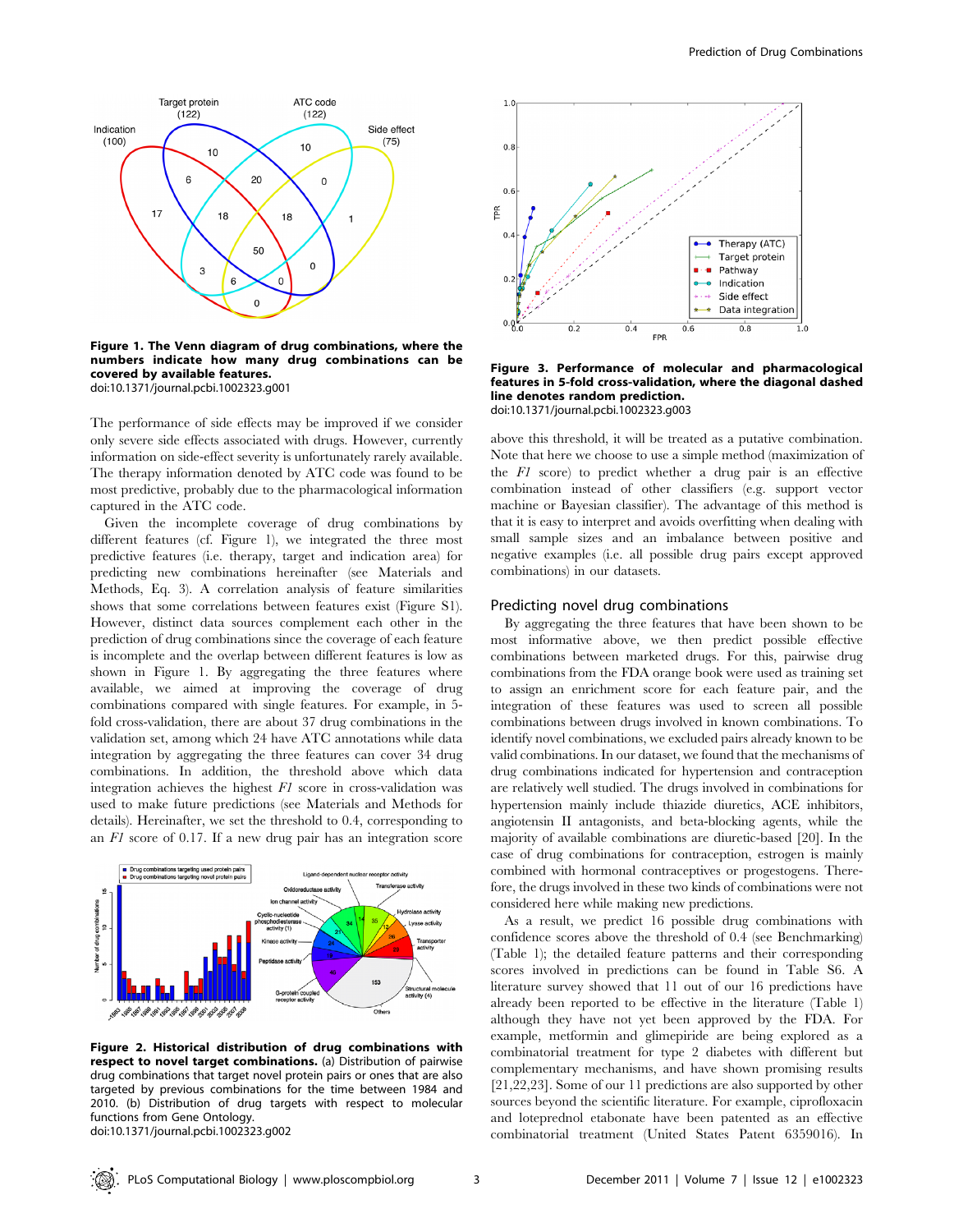Table 1. Predicted drug combinations and corresponding confidence scores, and PubMed IDs if they were reported in literature.

| Agent 1                     | <b>Agent 2</b>          | <b>Confidence score</b> | PubMed ID if confirmed in literature (included<br>in combinations with more than 2 agents) |
|-----------------------------|-------------------------|-------------------------|--------------------------------------------------------------------------------------------|
| metformin hydrochloride     | glimepiride             | 0.45                    | PMID: 11678974, PMID: 18849173, PMID: 16406190                                             |
| niacin                      | atorvastatin calcium    | 0.45                    | PMID: 10095800                                                                             |
| ibuprofen                   | pseudoephedrine sulfate | 0.45                    | PMID: 15562884 (ibuprofen/pseudoephedrine/chlorpheniramine)                                |
| metformin hydrochloride     | telmisartan             | 0.45                    | PMID: 20415664                                                                             |
| promethazine hydrochloride  | ibuprofen               | 0.45                    |                                                                                            |
| budesonide                  | ciprofloxacin           | 0.45                    |                                                                                            |
| loteprednol etabonate       | ciprofloxacin           | 0.45                    | <b>US Patent 6359016</b>                                                                   |
| fluoxetine hydrochloride    | perphenazine            | 0.44                    | PMID:8104930                                                                               |
| acetaminophen               | morphine sulfate        | 0.44                    | PMID: 9706932                                                                              |
| acetaminophen               | buprenorphine           | 0.44                    | PMID: 7041936                                                                              |
| ciprofloxacin               | diclofenac sodium       | 0.44                    | PMID: 19301941                                                                             |
| amitriptyline hydrochloride | olanzapine              | 0.44                    | PMID: 18172909                                                                             |
| niacin                      | ezetimibe               | 0.44                    | PMID: 20152243 (ezetimibe/simvastatin/niacin)                                              |
| methocarbamol               | dipyridamole            | 0.44                    |                                                                                            |
| carisoprodol                | dipyridamole            | 0.44                    |                                                                                            |
| ciprofloxacin               | fluticasone propionate  | 0.44                    |                                                                                            |

doi:10.1371/journal.pcbi.1002323.t001

summary, the large overlap (69%) between our predictions and those reported demonstrates that our proposed method effectively predicts new potential drug combinations.

For the remaining 5 combinations, no literature support was found, implying that they are novel potential combination therapies. For example, we propose the combination of promethazine hydrochloride and ibuprofen based on the target combination (HRH3 and ALOX12) to relieve nasal blockage. In our training dataset, ibuprofen is combined with three drugs, i.e. diphenhydramine, phenylephrine, and pseudoephedrine. However, promethazine share neither chemical similarity nor therapeutic effects with any of these three drugs. Promethazine is known as histamine receptor H1 antagonist and used as an anesthetic agent. Ibuprofen is a nonsteroidal anti-inflammatory drug (NSAID) used for relief of symptoms of arthritis and pain. These two drugs are predicted to be an effective combination mainly based on the inhibition of histamine receptor H3 (HRH3) and arachidonate 12 lipoxygenase (ALOX12) by promethazine and ibuprofen respectively. Promethazine inhibits histamine that in turn increases human airway epithelial paracellular permeability [24], while 12 lipoxygenase deficiency was found to protect mice from allergic airway inflammation [25]. Based on their target information, we thus propose that promethazine and ibuprofen can be combined as decongestant.

Furthermore, ciprofloxacin and budesonide were predicted to be combinable because of the therapeutic effect combination between anti-inflammatory agents (coded as A07E) and antibacterials (coded by J01M). Ciprofloxacin is a synthetic antibiotic inhibiting DNA gyrase that is necessary to separate bacterial DNA, thereby blocking synthesis of bacterial DNA. Budesonide is an anti-inflammatory glucocorticoid steroid and is used to treat asthma. Recently, the composition of microbiota from the bronchial epithelium was found to be associated with asthma pathogenesis [26]. Therefore, a therapy that combines antiinflammatory agents (such as budenoside) and antibacterials (such as ciprofloxacin) appears promising for treating asthma. In addition, fluticasone propionate was also predicted to be

combinable with ciprofloxacin based on the therapeutic effect combination between corticosteroids (coded by D07A) and antibacterials (coded by J01M). Fluticasone propionate is a synthetic corticosteroid and is indicated for asthma and allergic rhinitis. Based on their respective therapeutic information, the combination of these two drugs appears promising for the treatment of asthma.

## Characteristics of feature patterns enriched in approved drug combinations

To gain more insights into the mechanisms of drug combinations, we investigated the enriched protein and therapy patterns that contribute to the integration score above the threshold of 0.4 as described above. For this, we constructed two drug-feature networks: a drug-protein network and a drug-therapy network for drug combinations that contain these enriched patterns. In these networks, two drugs were linked if they were documented as an effective combination and each drug was additionally linked to its features.

The drug-protein network (Figure 4) involving 59 drug combinations that contain enriched protein pairs shows that most of the drug pairs in the same combinations belong to the same general therapeutic category (the first level of the ATC code), and the detailed network can be found in Dataset S1. For two drugs that are found in approved combinations with a common third drug, we observed that they tend to share target proteins. Among 281 such pairs of drugs, 100 share target proteins - a significantly higher proportion than expected by chance (p-value of  $10^{-5}$ .<br>י Fisher's exact test). This phenomenon is more obvious for drugs sharing main targets. For example, five angiotensin II receptor antagonists - irbesartan, olmesartan medoxomil, valsartan, eprosartan mesylate and telmisartan - have type 1 angiotensin II receptor (AG2S) as main target, and all these five drugs can be combined with hydrochlorothiazide, a thiazide agent. This observation is not surprising since drugs that share the same target protein generally have similar pharmacology, thereby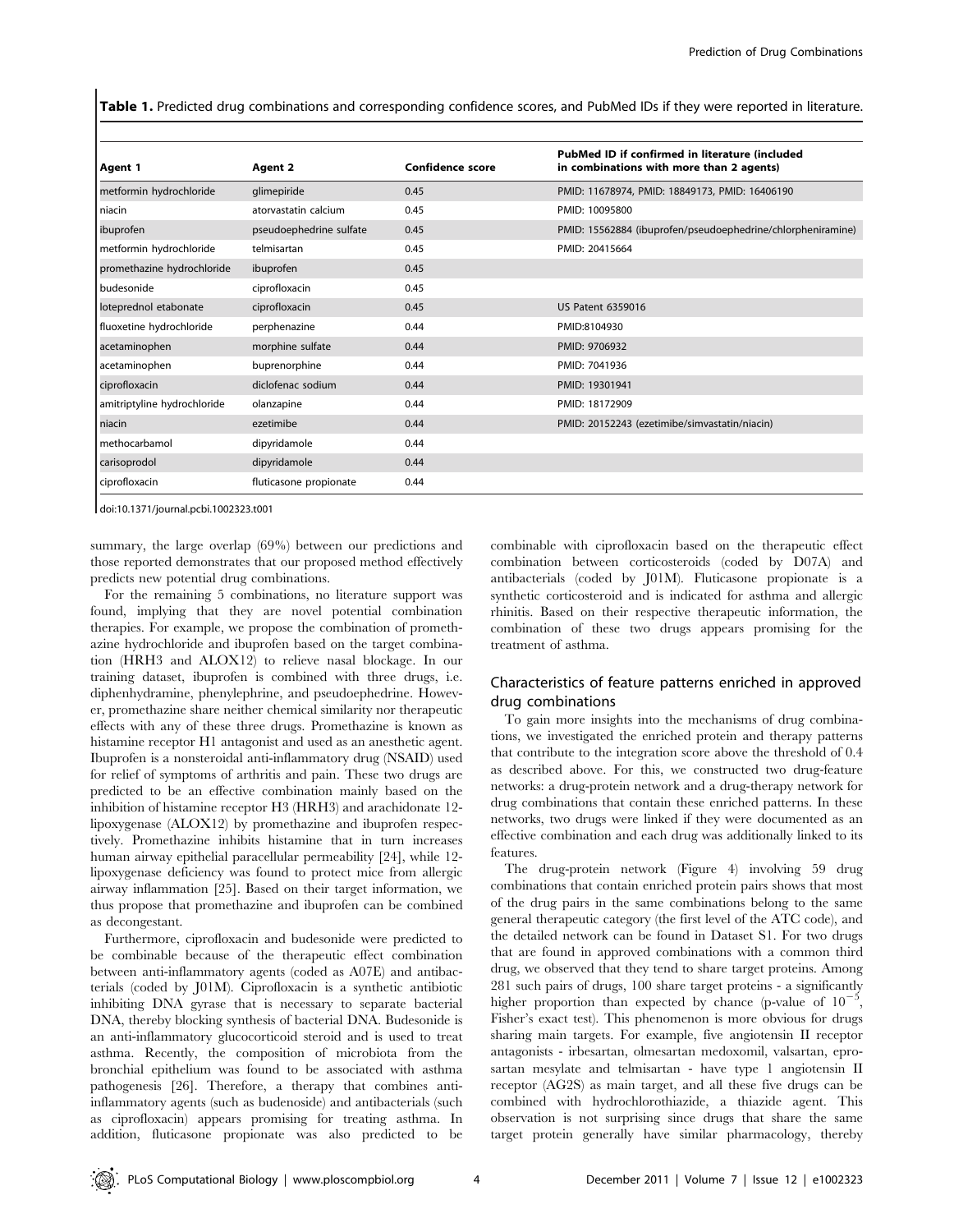tending to be interchangeable with each other when combined with another drug for similar purposes. Furthermore, we ruled out the possibility that our identified protein patterns are a trivial consequence of high chemical similarity between drugs, which would in turn imply increased likelihood of targeting the same proteins [8] as well as similar pharmacology. By investigating the pairs of drugs in approved combinations with a third common drug, we found that only few of them have similar chemical structures. Among the 281 drug pairs, only 14 have chemical similarity larger than 0.6, indicating that our approach captures much richer descriptions of drug combinations than chemical structure similarity alone.

Furthermore, the feature patterns we identified here can help to explain the mechanisms of action of drug combinations. For example, hydrochlorothiazide, a diuretic drug, and methyldopa, an alpha-adrenergic agonist, are combined for the treatment of hypertension. Hydrochlorothiazide is very commonly combined with other drugs (Figure 4) for lowering blood pressure by reducing the kidney's ability to retain water, thereby resulting in reduced blood volume. At the molecular level, hydrochlorothiazide inhibits carbonic anhydrase 2 (CA2), a member of an enzyme family that catalyzes the release of water molecules from carbonic acid. Methyldopa is an agonist of alpha-2 adrenergic receptors (ADRA2A) that mediates the sympathetic nerve activity, which in turn leads to reduced renin activity and lower blood pressure [27]. With knowledge about the physiological roles of drug targets, protein feature pairs are indeed helpful for explaining the mechanism underlying the combination therapies.

The drug-therapy network (Figure 5) constructed for 55 drug combinations containing enriched therapy patterns (third level of the ATC code) reveals that drugs in combinations do not necessarily have therapeutic effects in common (the detailed



Figure 4. Drug combination and drug-protein network. A drug is linked to its target protein(s) and additionally to other drugs with which it can be combined. Only the protein pair(s) with the highest score for each drug pair is (are) included for clarity. Drugs are depicted as diamonds, proteins as circles. The color of drug nodes indicates its therapeutic category (the first level of ATC code), and drugs are labeled as multiple if they are associated with more than one ATC code. Cases discussed in the text are highlighted within dashed lines. doi:10.1371/journal.pcbi.1002323.g004

network can be found in Dataset S2). In fact, only 9 out of 55 drug combinations share therapeutic effects, indicating that the agents in the same combination tend to complement each other with respect to their specific therapeutic effects although they belong to the same general therapeutic category. Furthermore, we found that two drugs that are in approved combinations with a common third drug tend to have similar therapeutic effects. Among the drugs shown in Figure 5, there are 205 such drug pairs, 77 of which share therapeutic effects indicating a significant enrichment  $(p\n-value<10^{-6}$ , Fisher's exact test). For example, both lovastatin and simvastin can be combined with niacin for the treatment of dyslipidemia, where lovastatin and simvastin are peripheral vasodilators (ATC code C04A) and niacin is a lipid-modifying agent (ATC code C10A).

Analysis of the two drug-feature networks shown above demonstrates that our identified drug feature patterns can indeed provide insights into the mechanisms of action that underlie drug combinations.

#### Conclusions

Our approach to predict drug combinations by representing drug combinations as combinations of their molecular and pharmacological features, including target proteins, therapies, and indication areas, not only led to the proposal of new drug combinations but also allowed mechanistic insights into existing ones. The overlap between our predictions and those reported in the literature demonstrate that this approach can effectively



Figure 5. Drug combination and drug-therapy network. A drug is linked to its therapy, additionally drugs are linked if they can be combined, where the third level of the ATC code was considered because other levels are either too general to reveal pharmacological differences or too specific with too few common annotations left. Drugs are depicted by diamonds, therapies (according to ATC) as circles, and the color of each drug node denotes its therapeutic category (the first level of ATC code). Cases detailed in the text are highlighted within dashed lines.

doi:10.1371/journal.pcbi.1002323.g005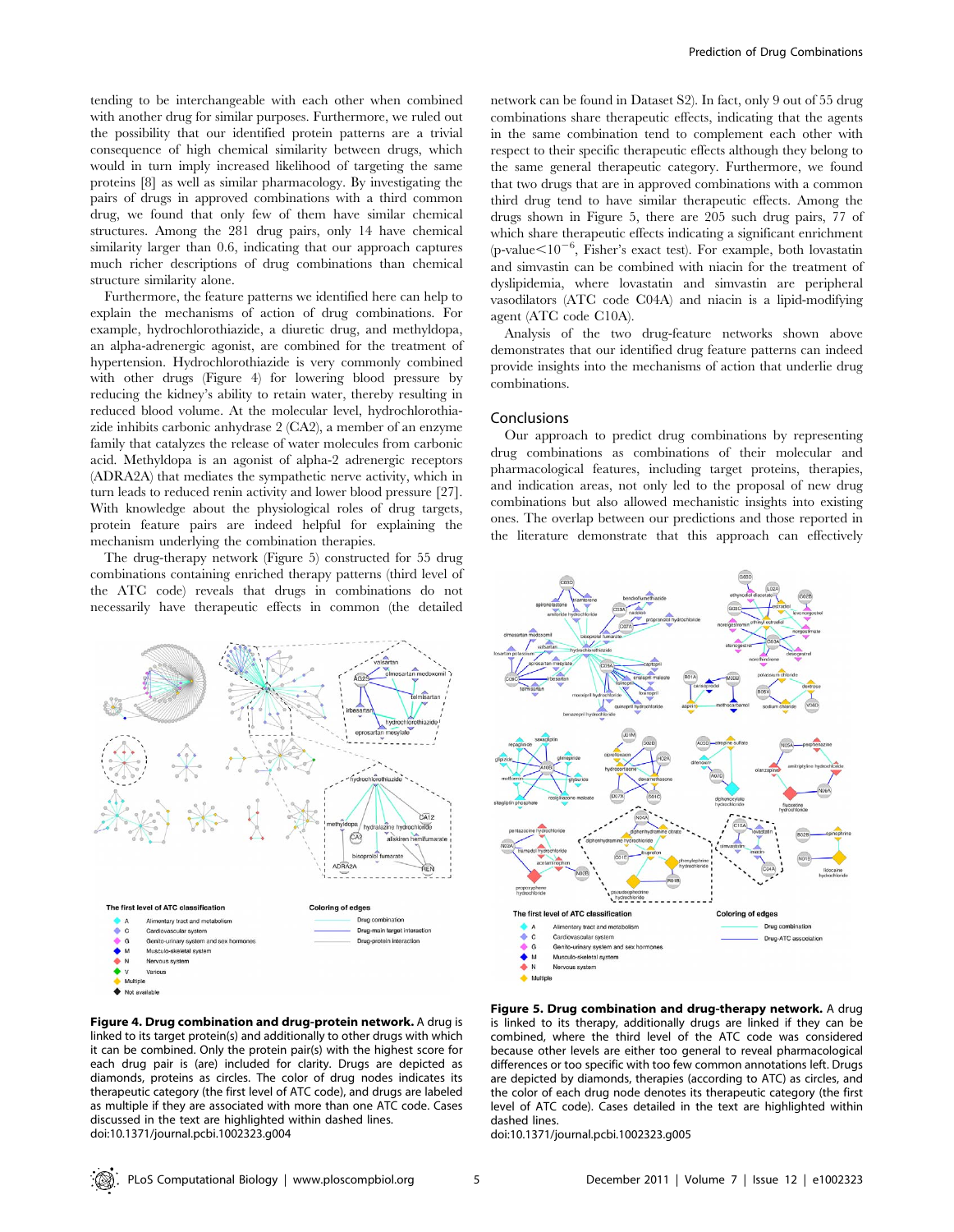identify new drug combinations with the enriched feature patterns as an indicator for the mode of action underlying both marketed and predicted drug combinations. A limitation of this method is that it relies on the feature patterns enriched in approved drug combinations, which limits our predictions to those combinations that are similar to existing ones to some extent. Nevertheless, the new combinations are far from being obvious given the vast space of possible solutions. We believe that the methods proposed here can limit the search space of possible drug combinations as a guide for experimental screens and provide an alternative starting point towards repurposing old drugs.

#### Materials and Methods

## Drug combinations, drug targets, drug therapy, drug indications, and drug side effects

All drug combinations were parsed from the FDA orange book [19] (up to November, 2010), and only pairwise combinations of prescription and over-the-counter (OTC) drugs were considered here. In total, our data set contains 184 drug combinations and 238 drugs.

For drug target annotations, we used the compound-protein interactions from STITCH (version 2) database [28], requiring a confidence score higher than 0.7 and supported by either database or experiments. Furthermore, we combined this information with data collected from DrugBank (version 3) [29] and therapeutic target database (TTD, November, 2010) [30]. In particular, the targets from the TTD database were treated as main targets because they are annotated as primary therapeutic targets of drugs. We further investigated the pathways possibly affected by a drug through its target(s), where pathway information was retrieved from the KEGG database [31]. For drug-pathway associations, each drug was associated with the pathways in which its target proteins are found.

Drug indications were extracted from drug package inserts. Due to different names and synonyms associated with a disease, we mapped all disease names to Medical Subject Headings (MeSH) [32] terms by exact match, considering only the diseases branch and the psychiatry and psychology branch. Drug side effect information was retrieved from the SIDER database [33]. Drug therapy information was extracted from both STITCH and DrugBank, where the therapy information is represented as Anatomical Therapeutic Chemical (ATC) Classification System. Specifically, the third level of the ATC code was used here to represent the therapy information for each drug. Chemical similarity was calculated as the two-dimensional Tanimoto chemical similarity score with the Chemistry Development Kit [34].

The drug-protein network was constructed for drug combinations that contain enriched protein patterns, where two drugs were linked if they are an effective combination and each drug was also linked to its targets, and the same for the drug-therapy network. The networks were visualized with Cytoscape [35].

#### Prediction of drug combinations

For each drug, the information extracted above can be used to describe the drug, including targets, indications, pathways, therapies encoded by ATC code, and side effects. For a drug pair  $(d_i, d_j)$  and a feature F (e.g. drug target),  $f_i$  is associated with  $d_i$  and  $f_j$  is associated with  $d_j$ , where  $f_i \in F$  and  $f_j \in F$ . Therefore, drug pair  $(d_i, d_j)$  can be represented as feature pair  $(f_i, f_j)$ . For each feature pair  $(f_i, f_j)$ , a score  $s_{ij}$  is calculated as follows.

$$
s_{ij} = \frac{N_{ij}}{N'_{ij}}\tag{1}
$$

where  $N_{ij}$  is the number of times that feature pair  $(f_i, f_j)$  occurs in effective drug combinations, and  $N'_{ij}$  is the number of times that feature pair  $(f_i, f_j)$  occurs in the background set of all possible pairwise combinations between drugs involved in known drug combinations. In this way, all the feature pairs can be ranked based on their scores and those ranked top are the feature pairs most strongly enriched in drug combinations.

After getting the feature pairs for each drug combination, we used 5-fold cross-validation to evaluate their performance. In the 5-fold cross-validation, all the drug combinations were randomly split into five groups with similar size without overlap, four of which were used as training set and used to calculate the enrichment score for each feature pair while the remaining group was used as the validation set to evaluate the performance of the feature pairs, and the procedure was repeated for five times. The F1 score defined below was adopted as performance index.

$$
F1 = \frac{2 * precision * recall}{precision + recall}
$$
 (2)

where precision is the ratio of true positives in predicted positives and recall is the ratio of true positives that can be predicted correctly. The threshold above which the highest F1 score was achieved in cross-validation was used to make future prediction. We predict a drug pair as an effective combination if its score is above the threshold.

Since the annotations from different data sources are incomplete, the feature pairs from distinct data sources were aggregated to calculate a confidence score about whether two drugs can be combined with the hope that information from distinct data sources can complement each other. For a drug pair  $(d_i, d_j)$ , the confidence score is defined as follows.

$$
S(d_i, d_j) = 1 - \prod_k (1 - p_{ij}^k)
$$
 (3)

where  $S(d_i, d_j)$  is the confidence or probability of drug  $d_i$ combining with drug  $d_j$ ,  $p_{ij}^k$  is the confidence that drug  $d_i$  can be combined with drug  $d_i$  based on feature pairs from data source k (e.g. target), and  $p_{ij}^k = 0$  if the drug pair have no corresponding information from data source k. The feature confidence  $p_{ij}^k$  is defined as follows.

$$
p_{ij}^{k} = \max_{(f^{k}, f^{k})} \{ Pre(f^{k}_{i}, f^{k}_{j}) \}
$$
 (4)

where  $Pre(f_i^k f_j^k)$  is the precision obtained with feature pairs whose scores  $(s_{ij})$  are larger than that of feature pair  $(f_i^k, f_j^k)$ , and the maximum is used because there are possibly multiple feature pairs for one drug pair from data source k.

#### Supporting Information

Figure S1 Correlation analysis between different features. For each feature, e.g. target protein, one vector with dimensionality of  $m$  (i.e. the total number of approved drug combinations) is constructed, where each element denotes the highest score achieved by the feature pairs associated with the